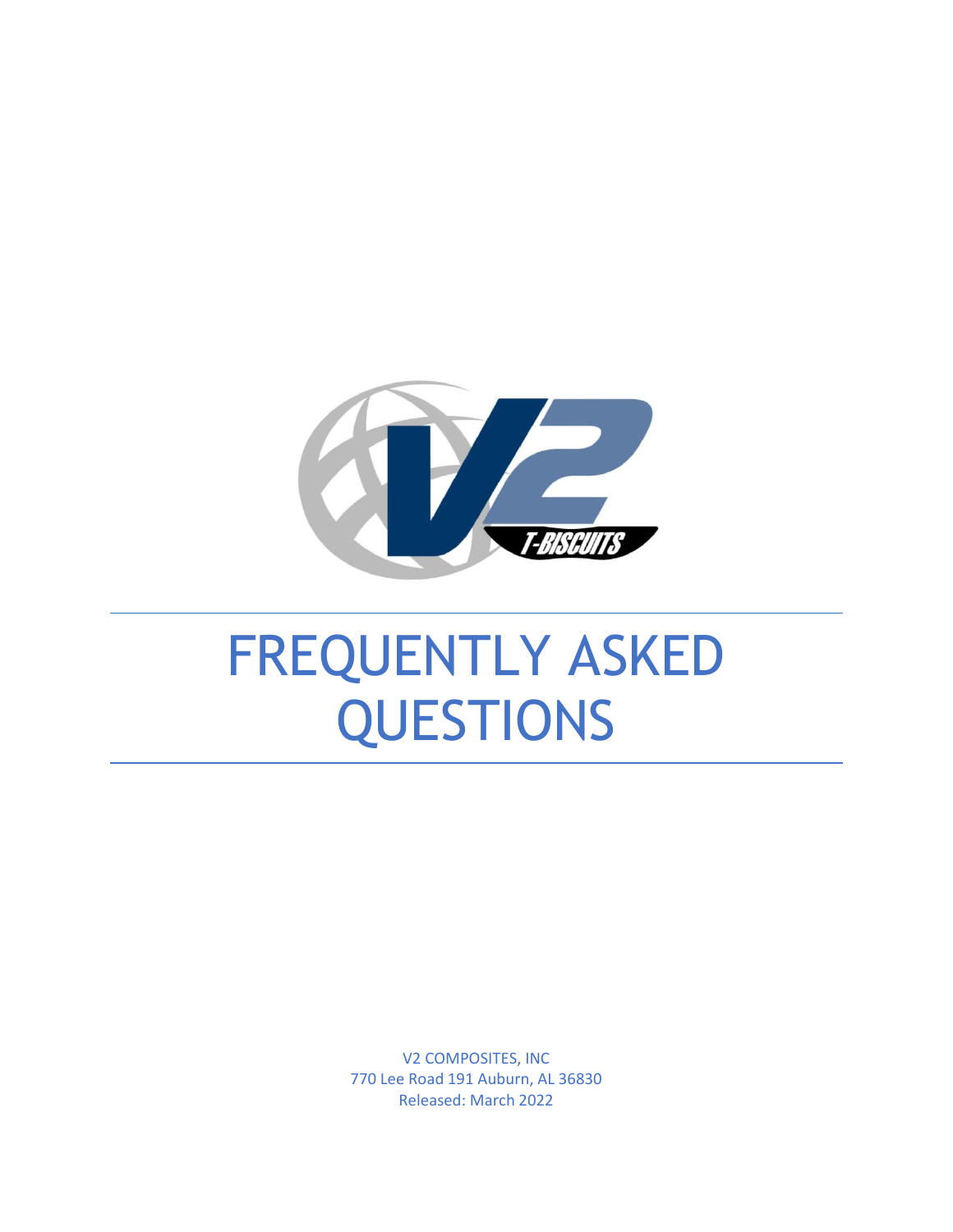## Biscuit FAQ

Where do I get the Biscuits?

Tee Biscuits are sold directly from our main location in Auburn, Alabama.

Call 334-502-3000 or e-mail us at [sales@V2composites.com](mailto:sales@V2composites.com)

Is the epoxy paste included with the Biscuits?

The proprietary Biscuit bond paste is sold as a complete package with the Biscuits and is included in the price of the Biscuits.

How many can I buy at a time?

Our standard packaging is 20 Biscuits with a 2-gallon kit of Biscuit Bond Paste. You can buy as little as five Biscuits at an adjusted price, but we will also include a kit of paste.

Can I use any type of epoxy with the Biscuits?

No, the system is designed around the Biscuit Bond Paste. Use of any other type of adhesive without our written approval will void any warranties.

What warranty is on the Biscuits?

The Biscuits are fully warranted for their physical properties and manufacturing.

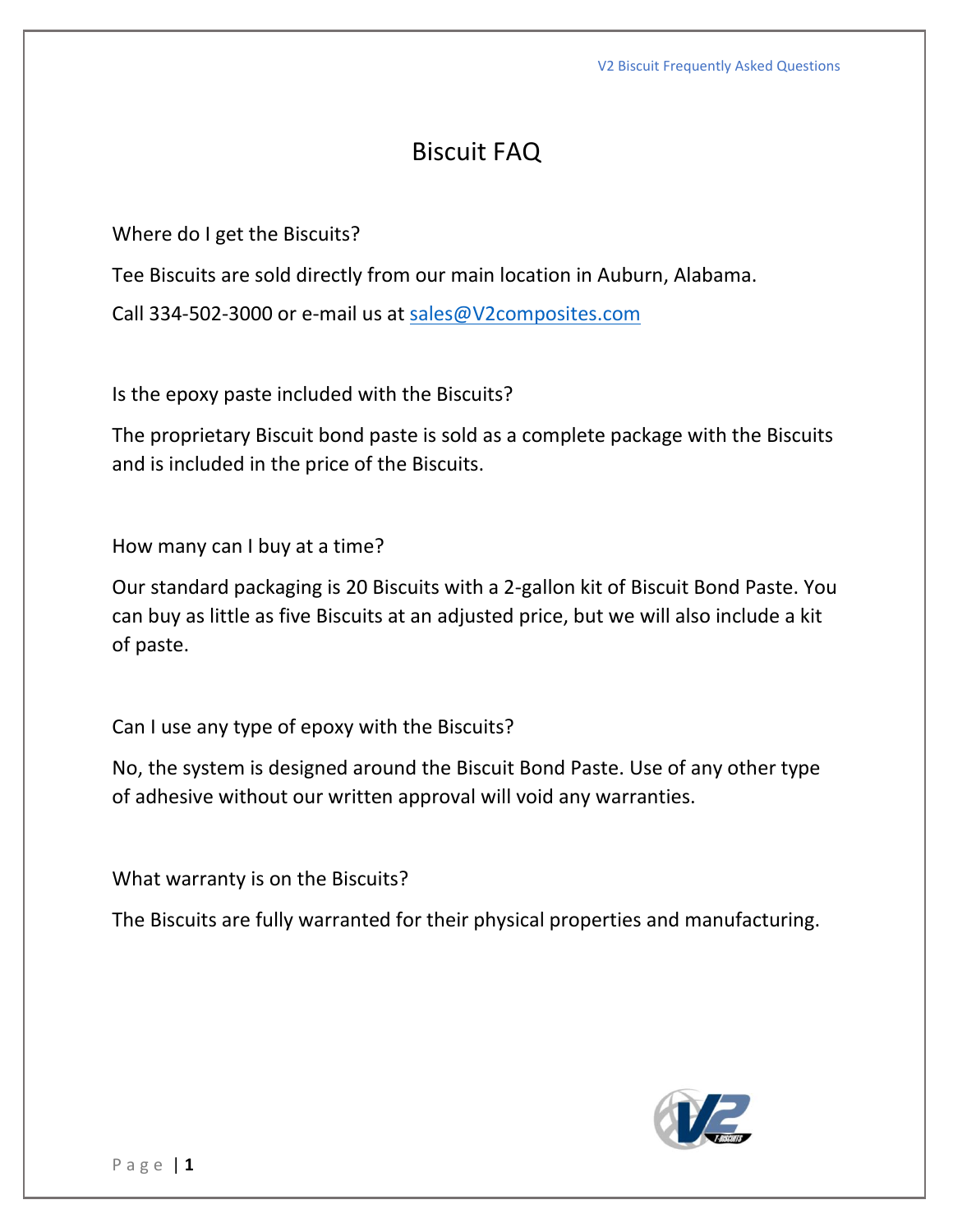Do you warranty the installation?

We are only a material supplier and do not perform any installations, therefore we have no direct control over the actual installation. As such we cannot warranty the final installation.

Do you provide engineering designs?

We provide the design engineers with the necessary technical information to design any installations, but we do not provide direct engineering services for the Biscuits.

Do I need special training?

Most concrete restoration or masonry contractors possesses the skill set to properly install the Biscuits, however we do require that the Biscuits be installed only by V2 Composites certified installers. We offer onsite training for an additional fee to achieve or renew that training.

Do I need special tools?

There are minimal tools that are required to put in the Biscuits. A complete list is included in our Installation Manual. Most contractors already have these tools or they are easily obtained at the local supply house.

How many can be installed in a day?

That is very job and contractor specific. But generally, a three-person crew can install in excess of 30 a day.

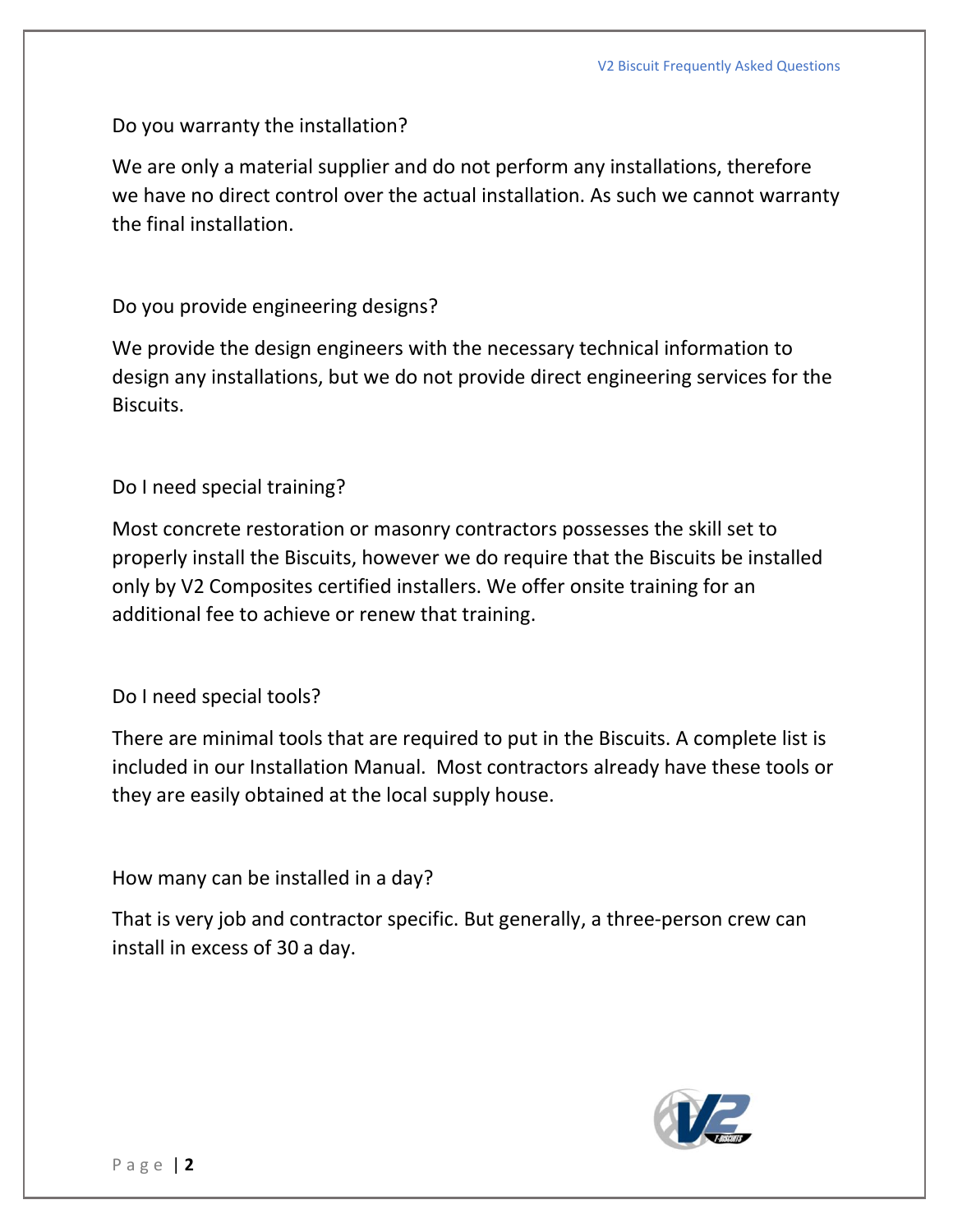Do I have to repair the existing connections first?

The existing connections do not need to be repaired for the T-Biscuits to function as designed.

What do I do about the existing connections?

That is up to the engineer and the owner. If they only have the welds broken and are not presenting a spalling issue, they can just be left as is.

Can the Biscuits be put into a full depth repair?

The Biscuits can be installed into a properly designed, executed, and cured full depth repair.

Can the Biscuits be put into a partial depth spall repair?

The Biscuits can be installed into a properly designed, executed, and cured full depth repair.

What type of saw do I use?

The method to cut the slot is up to the contractor. To date the most success has been with some sort of walk behind concrete saw, either wet or dry cutting using a 14" diameter blade(s). For smaller or jobs, contractors use a handheld cutoff saw.

What if the slot is wet?

The slot should be dry to the touch with no standing water in it before any Biscuits are installed.

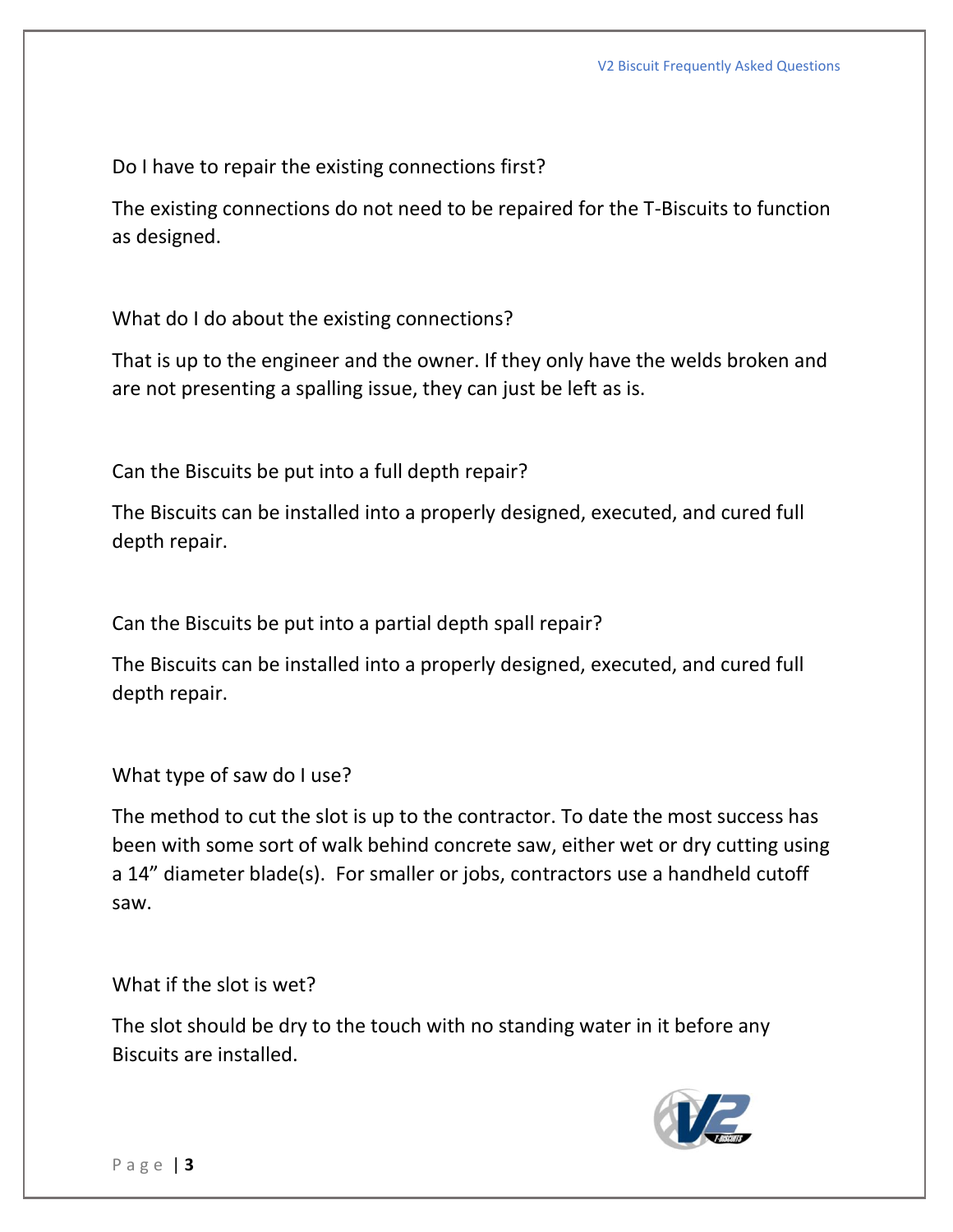Can the slot be at an angle to the joint?

We do not recommend this as it puts excess stress on the concrete deck on the acute angled portion. We highly recommend the biscuit is installed at a 90-degree angle across the seam.

Can I cut through the joint sealant?

Yes, you can cut through the sealant and install the Biscuit. The sealant can then be repaired locally following the sealant manufacturer's instructions

Can I caulk over the Biscuit?

The center of the Biscuit is designed to be at least ¾" below the surface. The joint sealant should easily clear the top of the biscuit, so there should be no issue in applying sealant to the whole length of the joint. A proper bond breaker should be used over the actual Biscuit if it is in contact with the sealant.

Is the Biscuit repair waterproof?

While the nature of the Biscuit installation is waterproof, there are many external factors that affect an installations waterproofness. As such for full waterproof confidence, an additional waterproof membrane should be installed over the Biscuit installation.

Does the epoxy change color/fade in the sun (UV)?

The Biscuit Bond epoxy adhesive is structurally resistant to UV degradation, however there will be a slight change in color as it ages in the sun and is exposed to traffic.

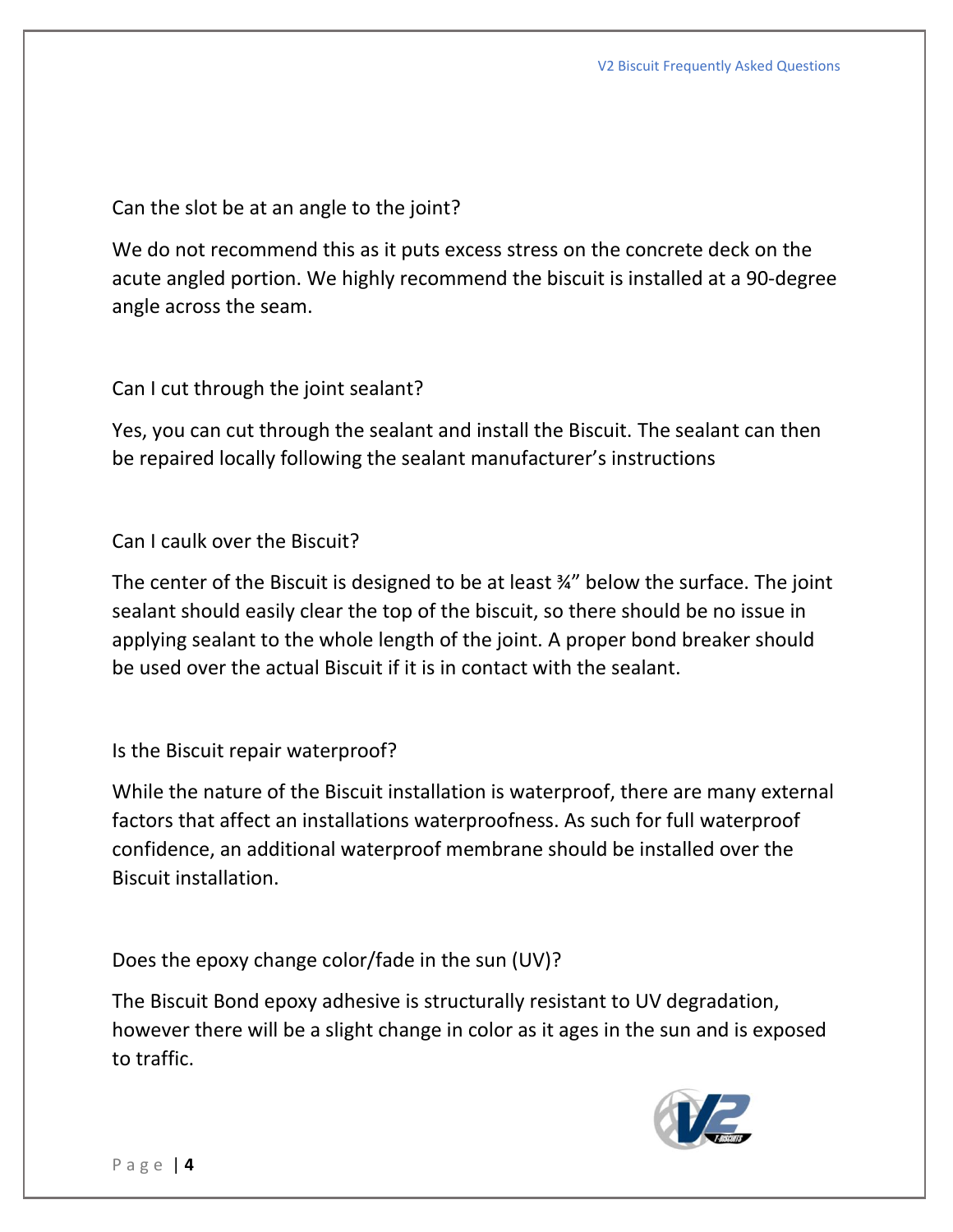The top of the Biscuit is interfering with the sealant, what do I do?

In certain cases, the top of the Biscuit extends into the sealant line. In such instances, the Biscuit can be slightly ground down to not interfere with the sealant.

Can I use a blower instead of an air compressor to clean out the slots?

No, a blower does not produce the needed velocity of air to properly remove the concrete dust from the slotting operation.

What diameter blade do I use?

The standard Biscuit is designed to be paired with a standard 14" diameter diamond concrete blade. Larger diameter blades will result in excessive cutting and paste usage.

How wide does the slot have to be?

The slot needs to be 1/4" to 5/16" in width.

What if I cut the slot in the wrong place?

You can fill the errant slot in with the Biscuit bond paste.

What happens if I get Biscuit half in, and the epoxy hardens?

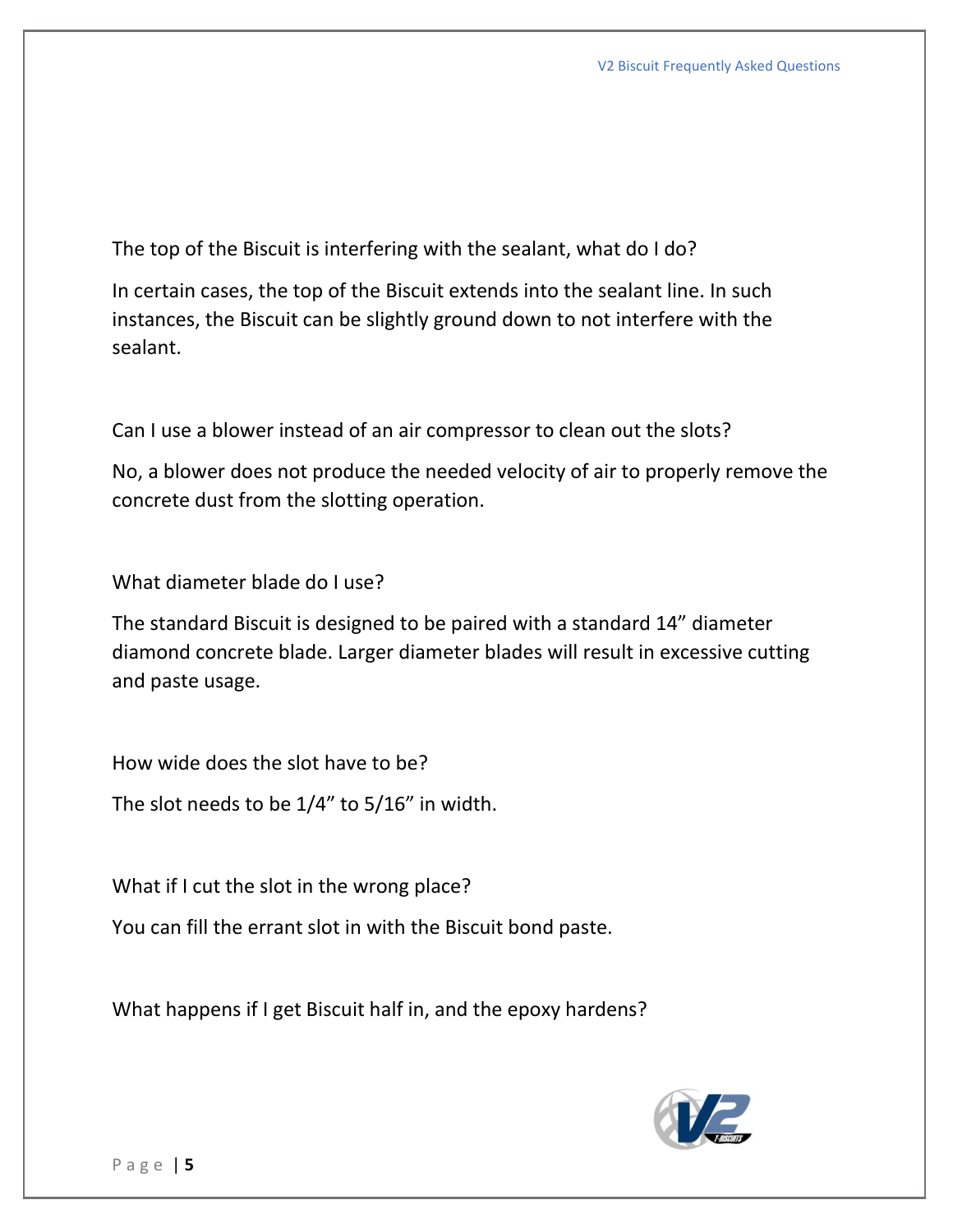You will have to grind it flat with the deck and then use the saw to re cut the slot thus removing the Biscuit.

The Biscuit is sticking out of the bottom of the deck, what do I do?

If the slot was over cut, or the decks were not in alignment, the Biscuit may protrude slightly from the bottom. It can be left that way or ground flush with the bottom. If it extends more than 1/2" of an inch contact us or the engineer.

How deep do I cut the slot?

The slot is always to be cut no less than 1/2" from the bottom face of the tee.

How long do I cut the slot?

For a standard depth slot, the cut should be 18" long centered on the joint.

What type of blade do I use to cut the slot?

A 1/4" wide x 14" diameter concrete blade is the top choice. Two standard 1/8" wide x 14" diameter blades can be stacked to achieve the same result.

Is the installation in a field top deck different from one in pre-topped tees?

There is no difference in how the Biscuits are installed. However, many field topped decks have a total thickness that is greater the standard pre-topped tee. This means that you may have to make the cut deeper and longer to get the Biscuit within 1/2" of the bottom.

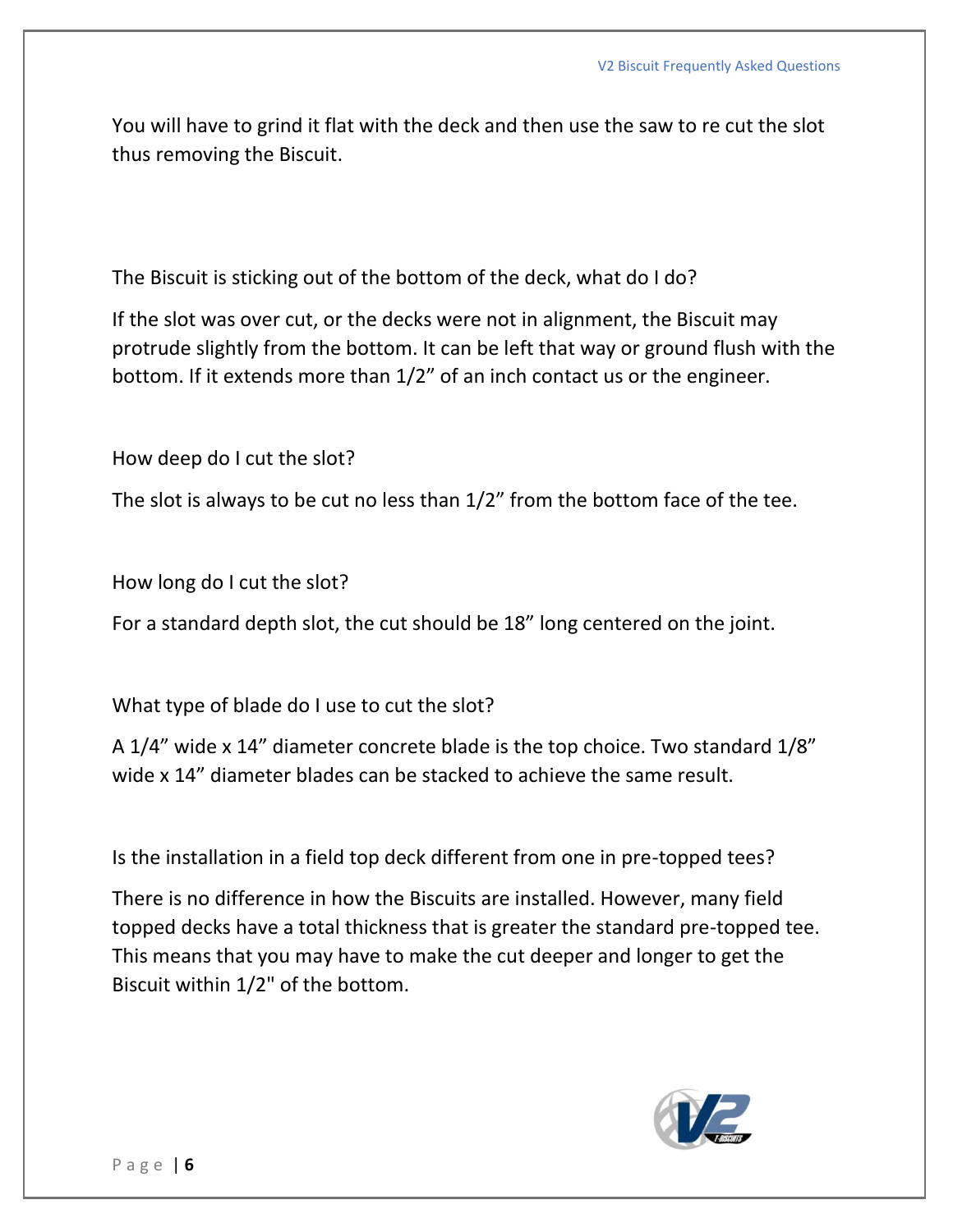How thin of a tee flange can the Biscuits be installed in?

The standard Biscuit can be installed in a deck as little as 3.25" thick. Custom Biscuits are available for decks as thin as 2.5"

What is the recommended spacing for the Biscuits?

The Biscuits are a one for one replacement for the existing connectors. Based on your engineers design they may be placed at a different spacing.

How close to an existing connector can I place a Biscuit?

Biscuits are to be placed no closer than 12" center to center of an existing connector.

How close to another Biscuit can I place a second one?

No closer than 12" center to center.

What is the widest gap between the tees is acceptable?

The maximum gap between the actual tees (not considering the sealant block out) is 1.0". Any greater than that you need to contact us or the engineer.

What is the lowest temperature that they can be installed?

A deck temperature of 40°F and rising is the lowest temperature that the Biscuits can be installed without special provisions.

What is the maximum installation temperature?

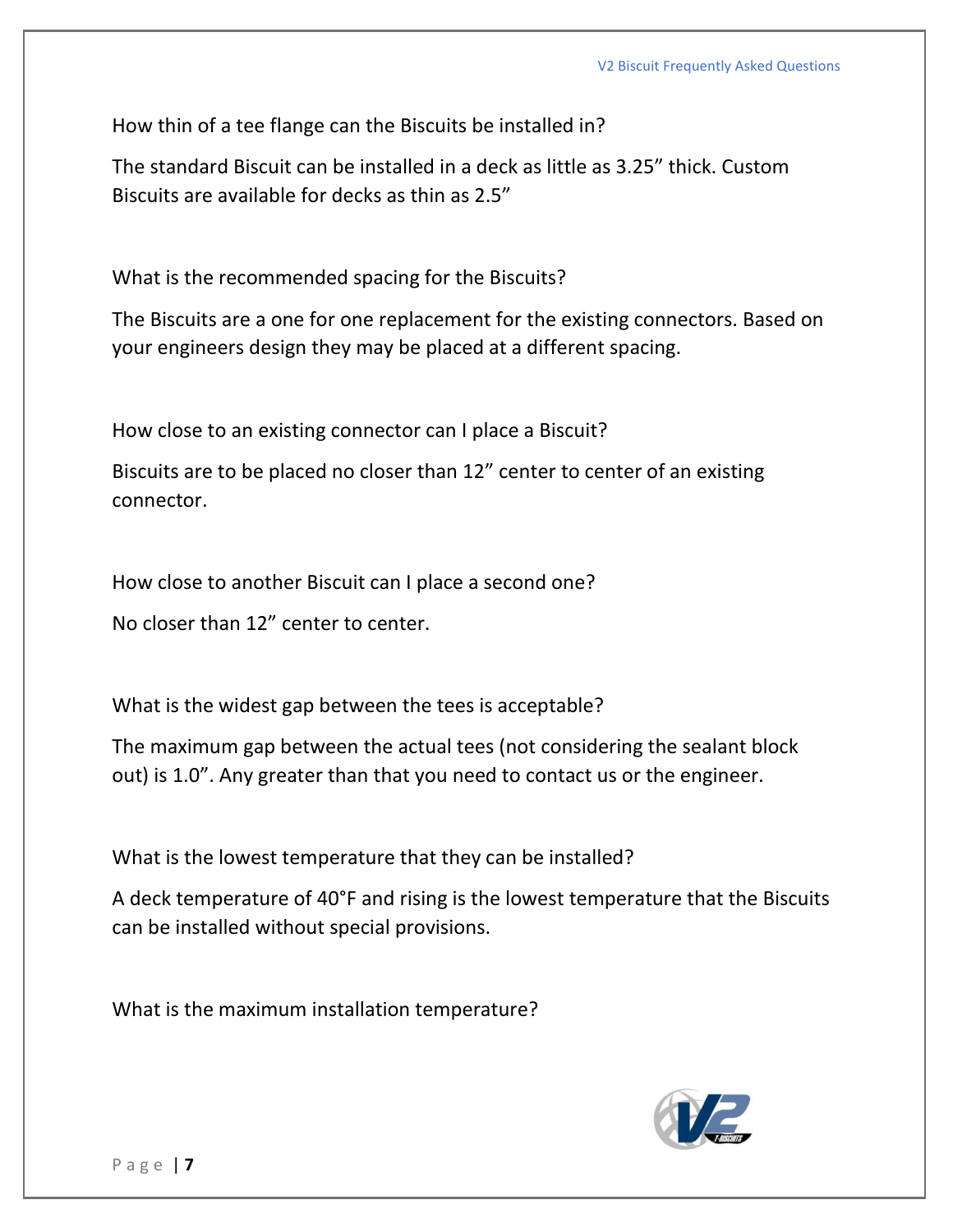There is no actual temperature limit, however the Biscuit Bond will set to rapidly to be practically worked with in temperatures above 100°F. Also, extreme deck temperatures present some issues regarding thermal volume changes that should be discussed with your engineer.

How fast does the epoxy take to get hard?

The rate at which the Biscuit bond epoxy takes to set is very temperature dependent. At 70° the epoxy will set in about 15 minutes. This is not to be confused with the cure time which is of a much longer duration.

What is the ratio of Biscuits to existing connectors that is recommended?

The Biscuits are designed to be a 1:1 replacement for the existing connectors.

How close to the end of the tee should I put a Biscuit

No closer than 12"

Do I need to put more Biscuits in the drive lanes (middle) than the parking spaces (edges)

That is very dependent on the existing connector's locations. At times, design engineers have installed additional Biscuits in the drive lanes on specific decks. Consult with your design professional if you think they are needed.

Do I have to support or shore the deck to install the Biscuits?

No, you do not. However, you cannot allow the tees and newly installed Biscuits to be loaded prior to achieving full cure of the epoxy, which is 8 hours at 70°F.

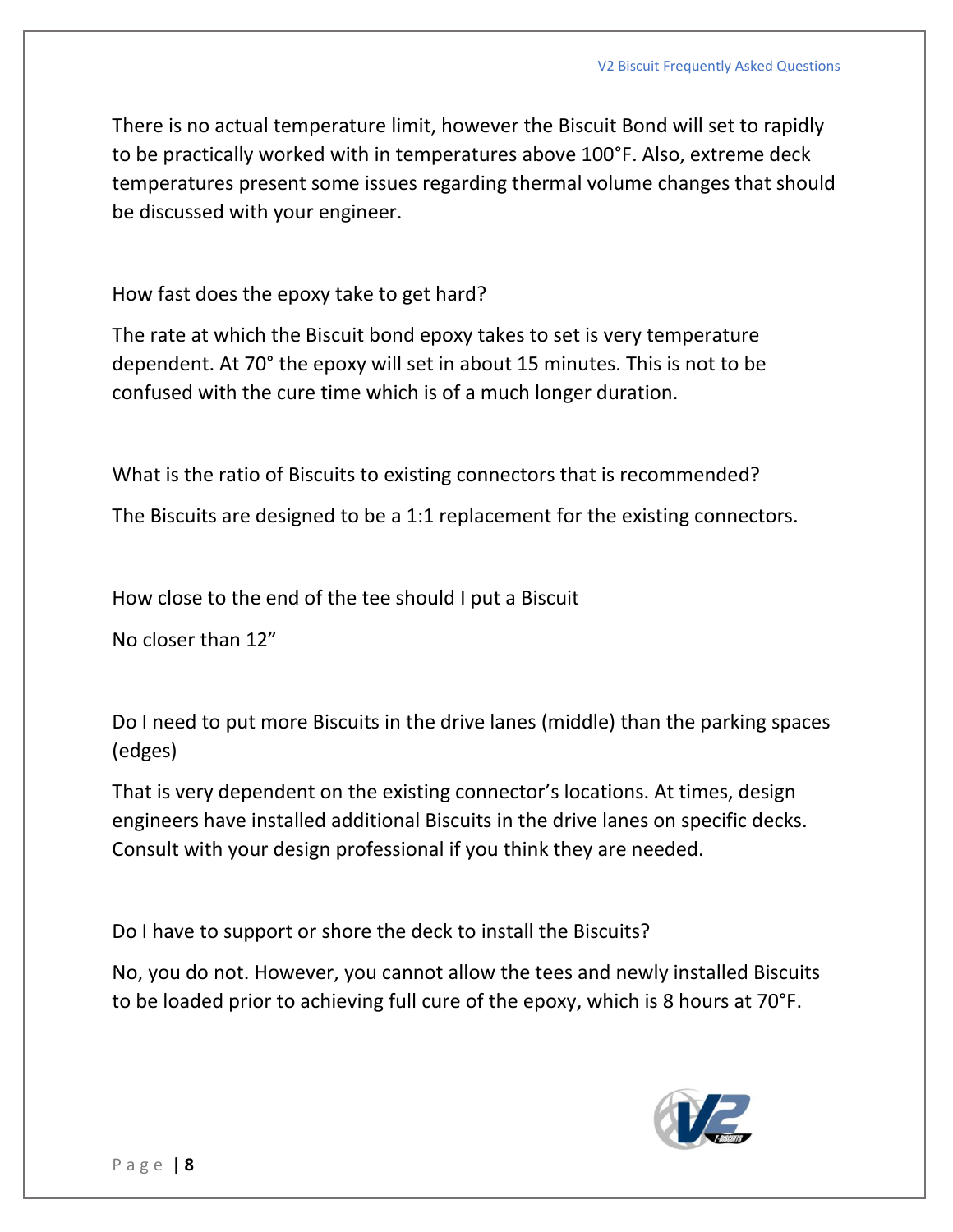How long do I have to wait until I can put traffic over the Biscuits?

At 70°F we recommend 8 hours of waiting time. For each 10 degrees change in temperature, cure time halves or doubles i.e., 60 degrees 16 hours, 80 degrees 4 hours.

Can I install them on a ramp?

Yes, you can.

Can I put them on a ramp/deck transition?

Yes, you can, but you will probably have to cut completely through the flat deck to accommodate the angle transition.

What if I cut through the deck?

Cutting through the deck is only an aesthetic and installation issue and does nothing to either the structural integrity of the deck or of the new Biscuit connection. Strong duct tape should be placed over the bottom of the cut to contain the epoxy during installation.

What if the adjacent tees are not level?

It is important to have the Biscuit no more than 1/2" from the bottom of both tees. This will necessitate having to cut through the bottom of the higher tee and having some Biscuit exposed. If the exposed Biscuit is aesthetically objectionable, it can be ground flush with the bottom of the deck.

Is it necessary to tape off the slots?

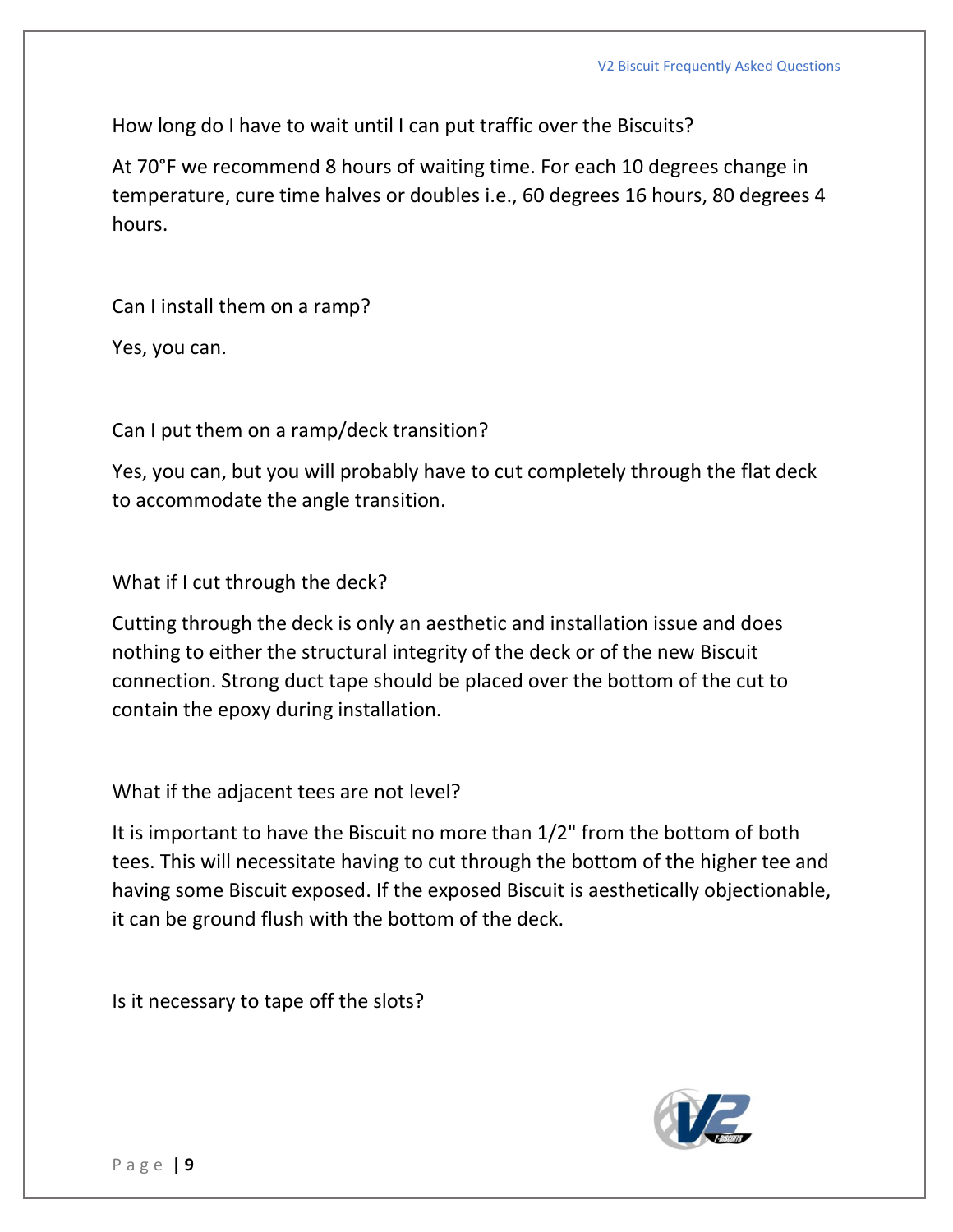It is not necessary, but it leaves a very professional and aesthetically pleasing installation. It also makes the installation easier.

Do I have to use a tuck pointer or trowel in the slot?

Yes, this is a crucial step in getting a good solid bond with the existing concrete tee.

How much epoxy do I use?

A standard installation uses 10-12 oz of mixed Biscuit Bond. This is about a tennis ball size quantity of each component. Mix only one Biscuit worth of material at a time.

How do I mix the epoxy?

The Biscuit Bond epoxy is hand mixed on a board or other flat surface using a trowel or spatula.

Can I mix the epoxy with a mixing drill?

The use of mechanical mixers is strongly discouraged.

Can I mix in a bucket or pail?

Mixing in a bucket is impractical and strongly discouraged.

Can I use xylene, toluene, or paint thinner to clean the Biscuits off?

NO! These types of solvents contain oily additives that will inhibit the bond of the epoxy. Use only MEK or if unavailable Acetone.